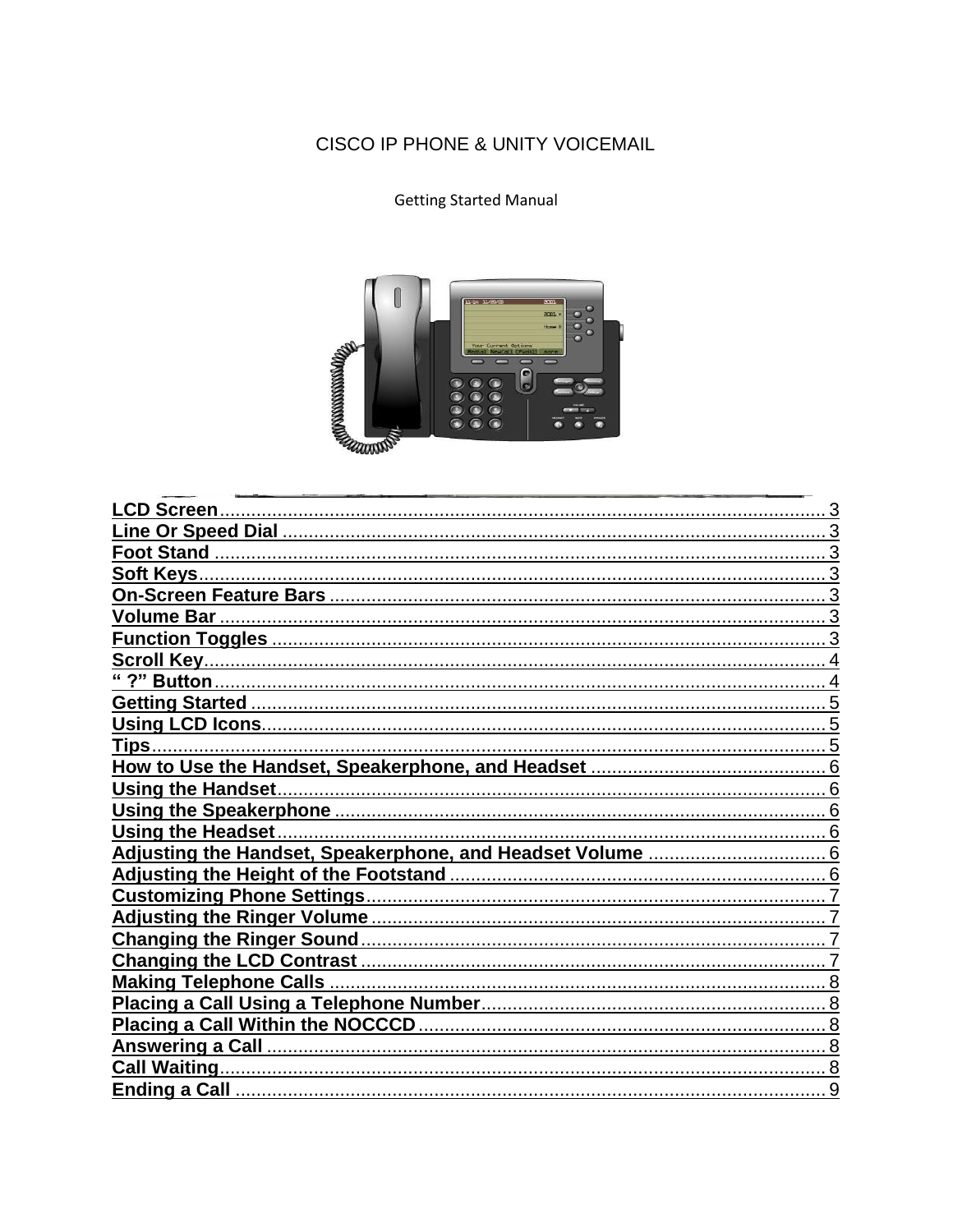| 9               |
|-----------------|
| 10              |
| 10              |
| 10              |
| 10              |
| 11              |
| 11              |
| 13              |
|                 |
|                 |
| 14              |
| 14              |
|                 |
| 15              |
| 16              |
| 17              |
| 18              |
| 18              |
| 19              |
| 20              |
| 21              |
| 21              |
|                 |
|                 |
|                 |
| $\frac{1}{2}$   |
|                 |
| 23              |
| 23              |
| 24              |
|                 |
| $\overline{25}$ |
| 25              |

### **LCD Screen**

Displays time, date, phone number, caller ID, line call status, and the soft key buttons

### **Line Or Speed Dial**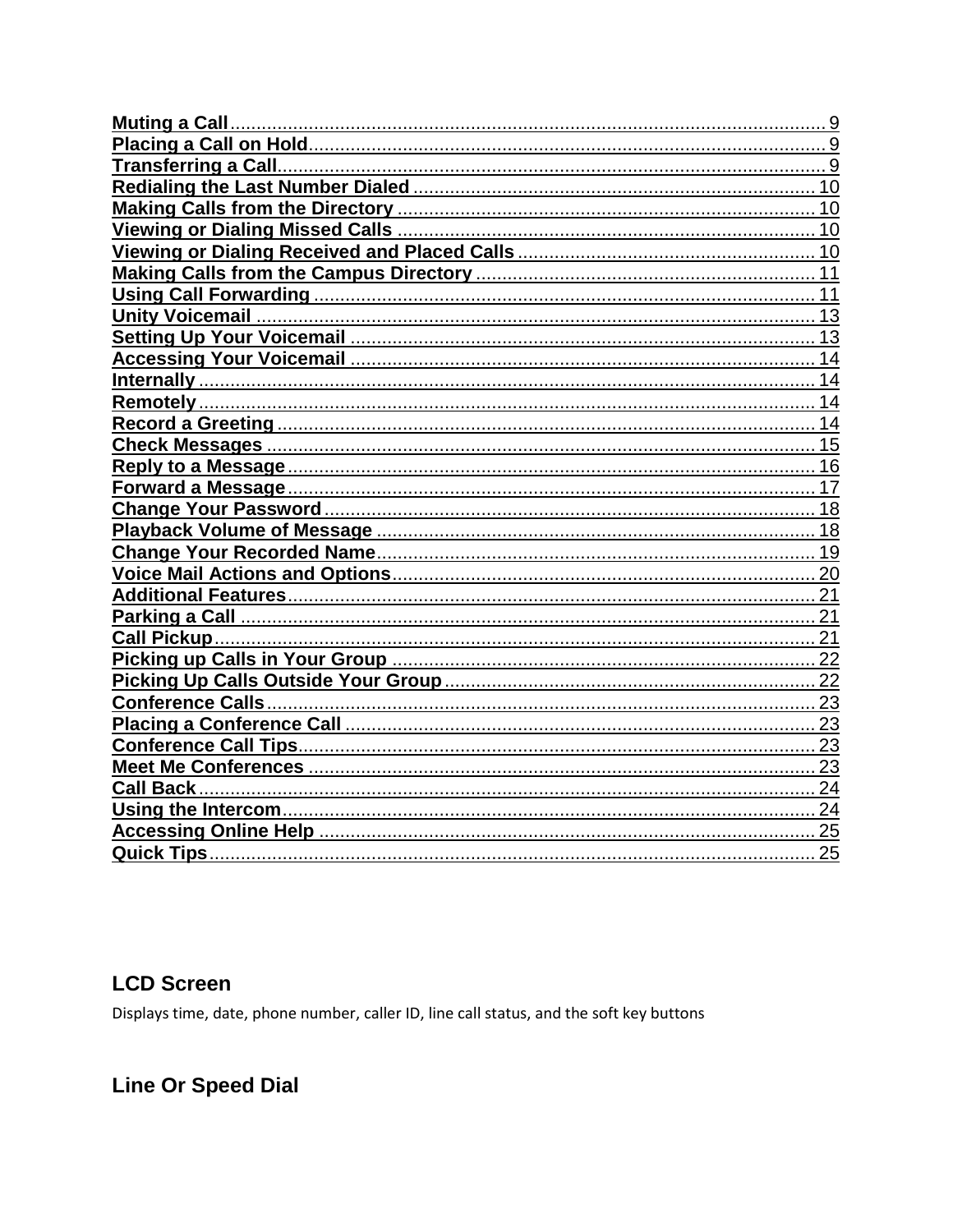Opens a new line or speed dials the number on the screen.

#### **Foot Stand**

Adjusts the angle of the phone base.

#### **Soft Keys**

Menu options that change as you navigate through different screens.

#### **On-Screen Feature Bars**

Provide access to voice mail, call histories, phone settings, network configurations, and status information.

#### **Volume Bar**

Increases or decreases the volume.

### **Function Toggles**

Turn on/off headset options, mute, and speaker phone.

#### **Scroll Key**

Allows navigation through items displayed on LCD screen.

#### **" ?" Button**

Displays online help for a phone key or function.

# **Getting Started**

#### **Using LCD Icons**

The Cisco IP Phone provides cues about its current status on the LCD screen. Often, the icons on the screen change depending on the task you are currently performing with the Cisco IP Phone.

#### **Tips**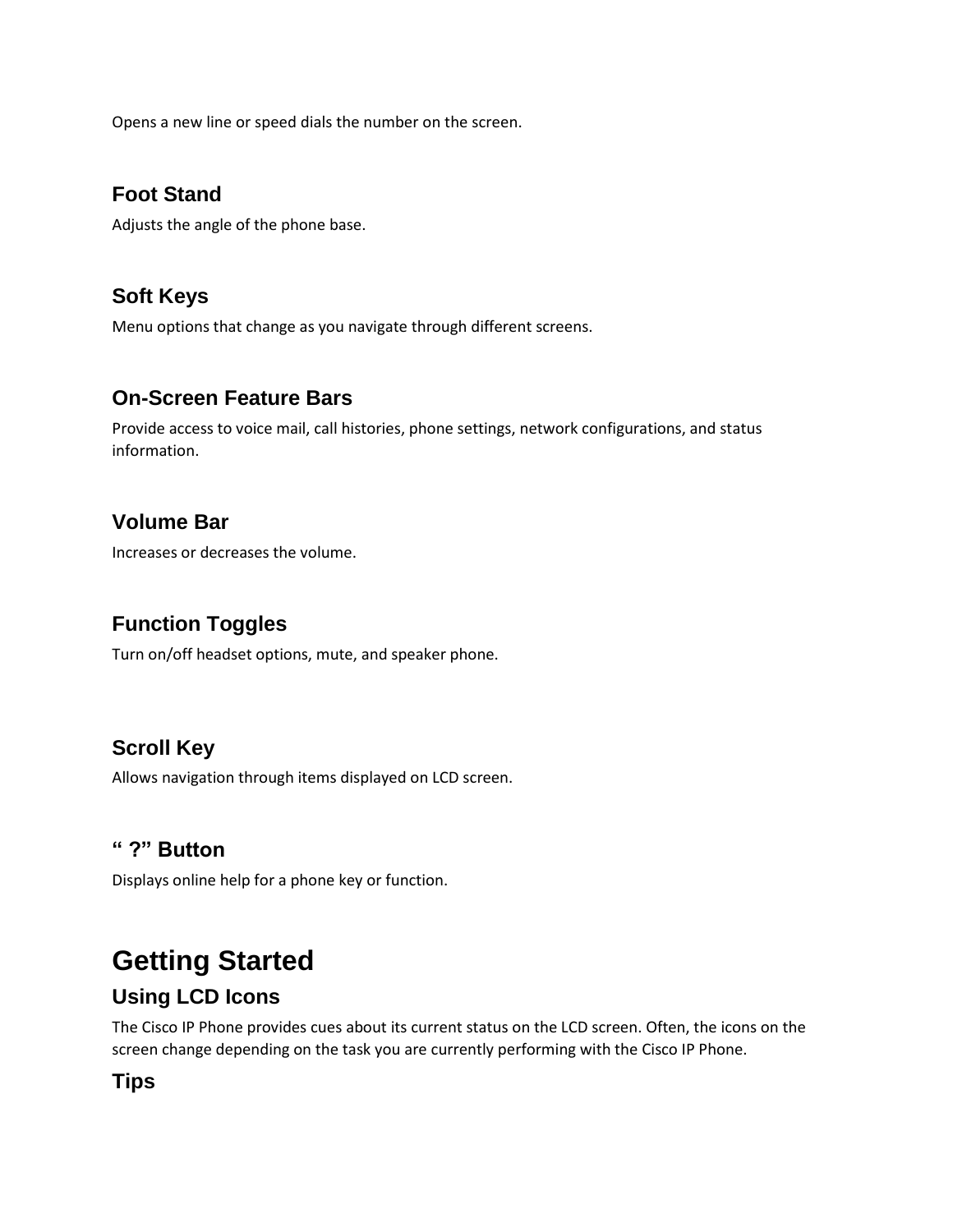These tips assist you in becoming more familiar with the Cisco IP Phone:

- When accessing the Cisco IP Phone options, note the number listed next to the option. You can simply enter this number using the dialing pad to quickly access a feature.
- Explore your phone by experimenting with the different functions and observing their behavior. Use the user guide for instructions or refer to online help if you are not sure what to do next.
- The **more** soft key indicates that more options are available in a particular menu. Press it to see the additional options.
- When making an external call, always dial "9".

# **How to Use the Handset, Speakerphone, and Headset**

You can place and answer calls with the handset, speakerphone, or a headset. These sections describe their use and how to adjust the volume of the call:

#### **Using the Handset**

To place and answer calls with the handset, simply lift the handset. To change from handset to speakerphone, press **SPEAKER** and hang up the handset.

#### **Using the Speakerphone**

To place and answer calls using the speakerphone, press **SPEAKER** . You can use the speakerphone with all Cisco IP Phone features. To change from speakerphone to handset, lift the handset.

#### **Using the Headset**

To place and answer calls using the headset, plug the approved headset into the back of the phone base and press **HEADSET** .

#### **Adjusting the Handset, Speakerphone, and Headset Volume**

To adjust the volume on the handset, speakerphone, or headset:

**Step 1** To increase or decrease the volume of your handset, headset, or speakerphone, press the up or down volume button.

The volume buttons adjust the volume for the currently active voice receiver.

**Step 2** To save the volume setting for future calls, press the **Save** soft key.

#### **Adjusting the Height of the Footstand**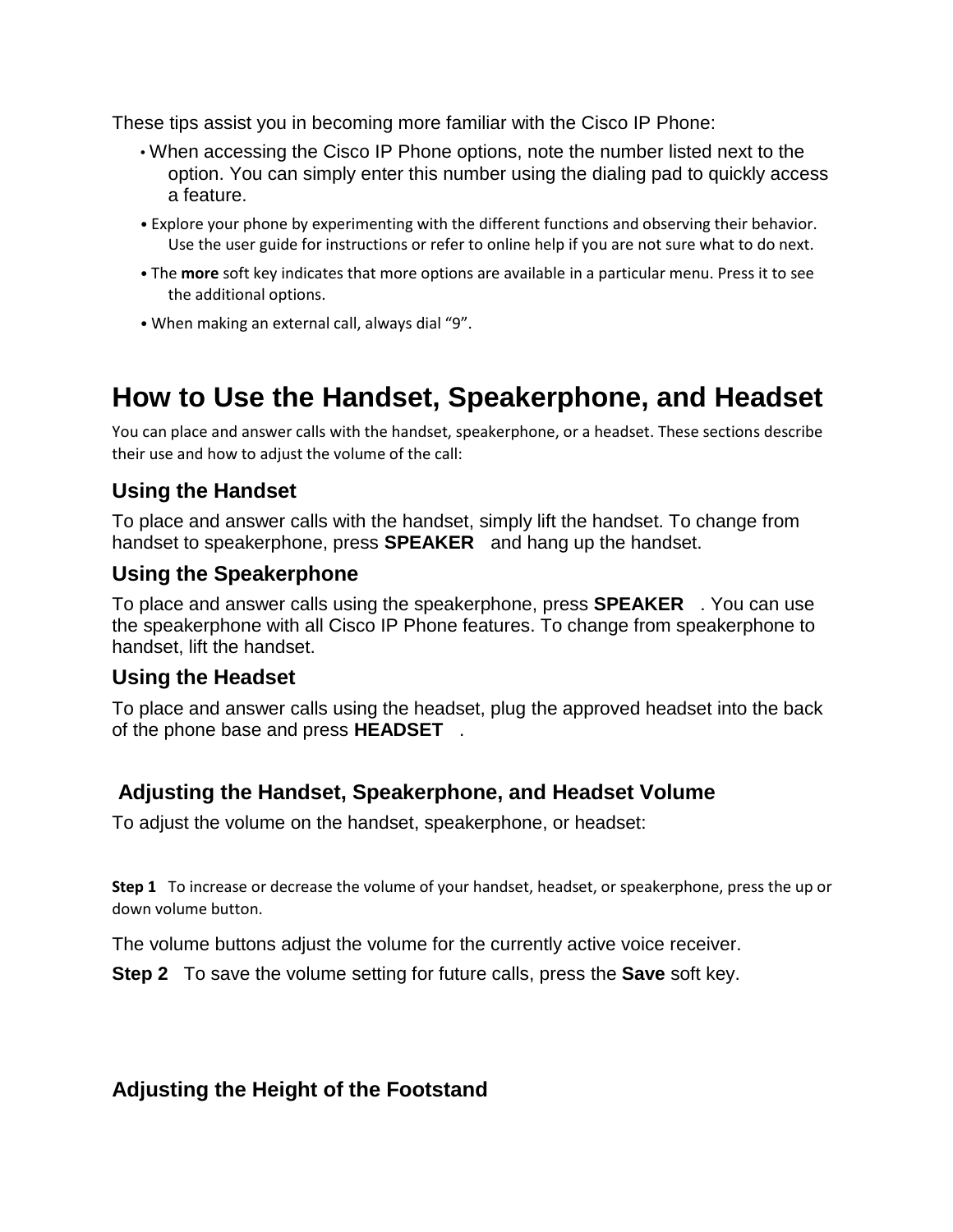Push in the foot stand adjustment knob on the right side of the phone.

With the button depressed, adjust the height of the phone.

Release the foot stand knob.

# **Customizing Phone Settings**

You can change various settings on your Cisco IP Phone to ensure that the ringer volume, ring sound, and LCD contrast are set appropriately for you. These sections describe the changes you can make:

#### **Adjusting the Ringer Volume**

To change the volume used by the ringer:

**Step 1** Press the **volume** key to hear a sample ring.

**Step 2** While the ring plays, press the up or down volume key to adjust the volume to the desired level.

**Step 3** To save the ring volume setting, press the **Save** soft key.

#### **Changing the Ringer Sound**

To change the sound used by the ringer:

**Step 1** Press the **settings** button.

**Step 2** Select **Ring Type** from the Settings menu. Press the **Select** soft key.

**Step 3** Select **Default Ring** and press the **Select** soft key.

**Step 4** To scroll through the list of ring types, press the scroll key.

Press the **Play** soft key to hear the selected ring type.

**Step 5** When you find the ring you want, press **Select** and then press the **OK** soft key.

**Step 6** Press the **Exit** soft key twice to save your selection and exit the Settings menu.

#### **Changing the LCD Contrast**

To improve the readability of the LCD, change the amount of contrast:

**Step 1** Press the **settings** button.

**Step 2** Select **Contrast** from the Settings menu and press the **Select** soft key.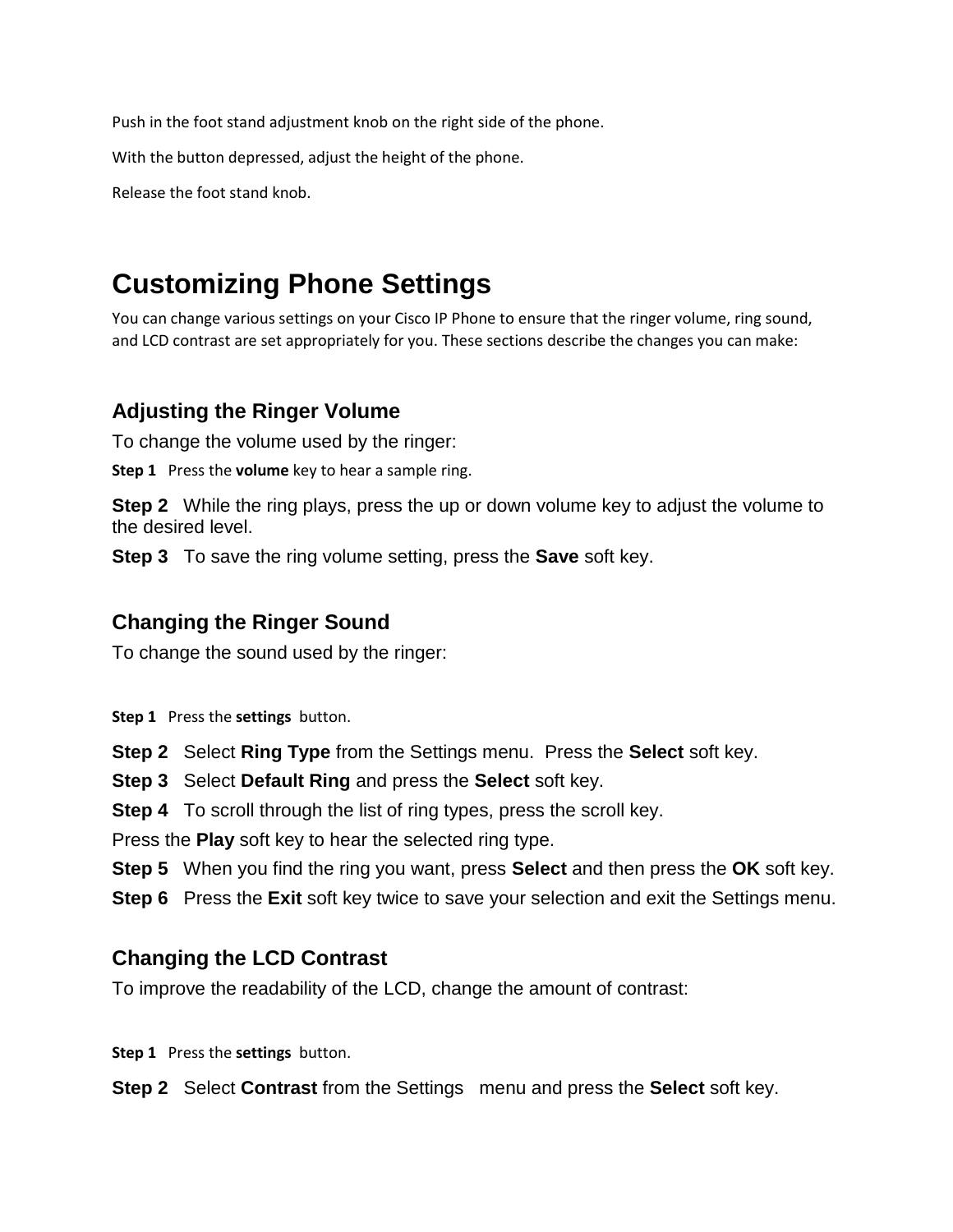**Step 3** Press the **Up** or **Down** soft keys or the volume keys to set the desired intensity of the display.

**Step 4** Press the **OK** soft key to accept your changes.

**Step 5** To save this contrast setting, press the **Save** soft key and exit the Settings menu.

# **Making Telephone Calls**

#### **Placing a Call Using a Telephone Number**

You can place a call with the Cisco IP Phone in any of the following ways:

- Lift the handset and dial the number.
- Press the **NewCall** soft key and dial the number.
- If using a headset, press **HEADSET** and dial the number.
- To use the speakerphone, press **SPEAKER** and dial the number.
- Enter a phone number and select the **Dial** soft key.
- If you have a speed dial list, you can select the speed dial number and select the **AbbrDial** soft key.

### **Placing a Call Within the NOCCCD**

To place an internal call, dial the 5-digit extension.

### **Answering a Call**

You can answer a call using the handset, headset, or speakerphone.

- To use the handset, lift the handset.
- To use a headset, press **HEADSET ,** and press the line button of the incoming call.
- To use the speakerphone, press the Answer soft key or the **SPEAKER** button.

#### **Call Waiting**

The Cisco IP Phone 7960 allows you to answer an incoming call while on another line.

**Step 1** During an active call you will hear a beep signaling an incoming call. The incoming call will be viewable on your phone screen. You may choose not to answer the call and allow it to roll over to voicemail.

**Step 2** Press the **Answer** soft key and your 1st line will automatically be placed on hold.

**Step 3** After completing the call press **Resume** and you will be connected to the 1st line.

**Note**: You may toggle between the two lines by using your up & down scroll button highlighting each call and pressing **Resume**.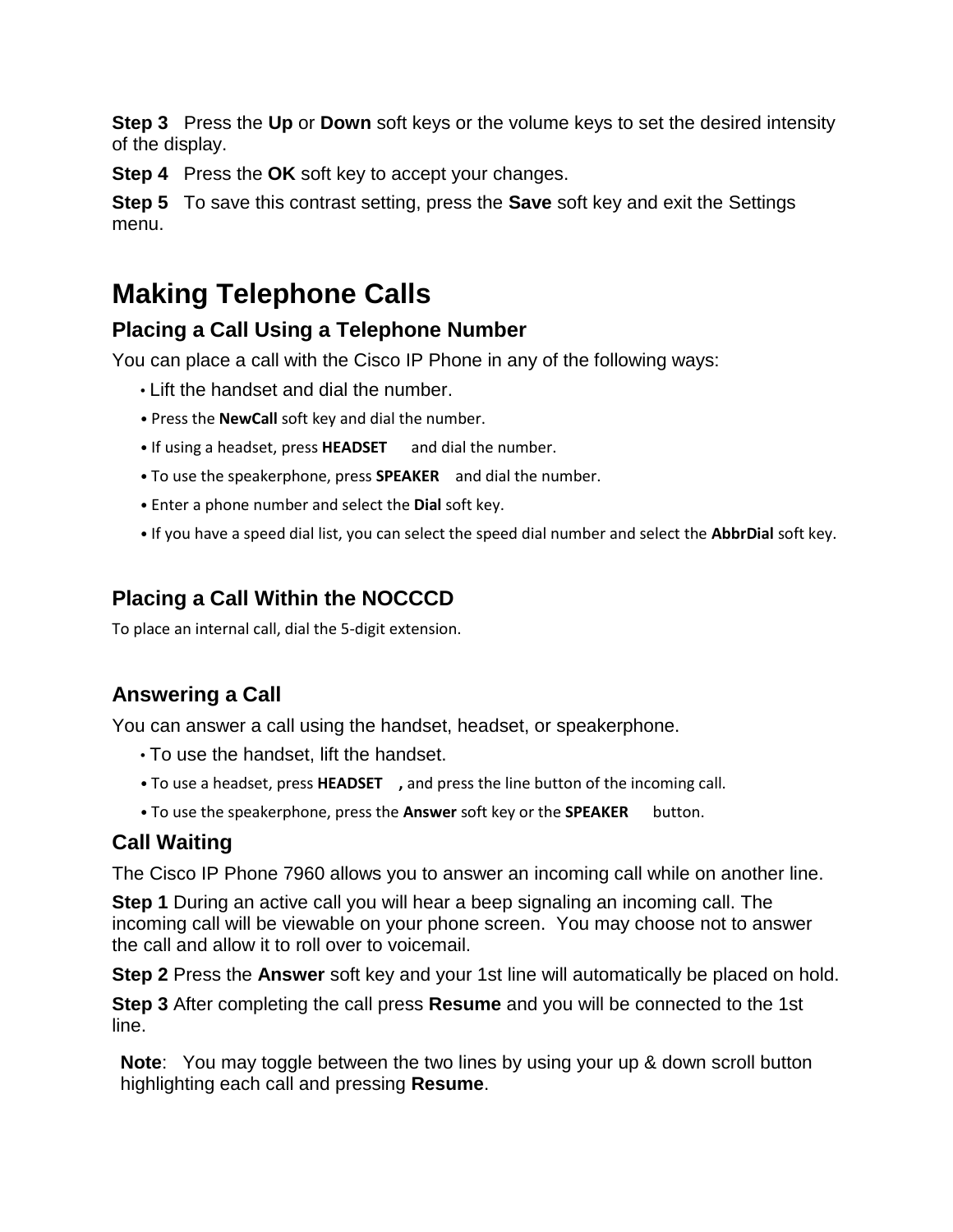### **Ending a Call**

To end a call:

- If using the handset, hang up the handset or press the **EndCall** soft key.
- If using the headset, press the **EndCall** soft key. This method also works for all speaker modes.
- If using the speakerphone, press **SPEAKER** .

### **Muting a Call**

While on a call, you can mute the handset, headset, or speakerphone, preventing the party you are speaking to from hearing what you or someone else in the room is saying.

- To mute a call, press **MUTE** .
- To disengage mute, press **MUTE** again.

### **Placing a Call on Hold**

While on a call, you can place the call on hold, so that the caller cannot hear you and you cannot hear the caller. You can answer other calls while a call is on hold.

- To place a call on hold, press the **Hold** soft key.
- To return to the call, press the **Resume** soft key. If multiple calls are on hold, use the scroll key to select the desired call before you press **Resume**.
- If multiple calls on multiple lines are on hold, press the line button for the line to which you want to switch and use the scroll keys to select the desired call before you press **Resume**.

### **Transferring a Call**

To transfer a call to another phone:

**Step 1** During a call, press the **Trnsfer** soft key. This places the call on hold.

**Step 2** Dial the number to which you want to transfer the call.

**Step 3** When it rings on the other end, press **Trnsfer** again, or when the party answers, announce the call and press **Trnsfer**. This will automatically disconnect you from the call.

If the party refuses the call, press the **Resume** soft key to return to the original call.

#### **Redialing the Last Number Dialed**

To redial the most recently dialed number, lift the handset and press the **Redial** soft key. Alternatively, you can simply press **Redial** to activate the speakerphone or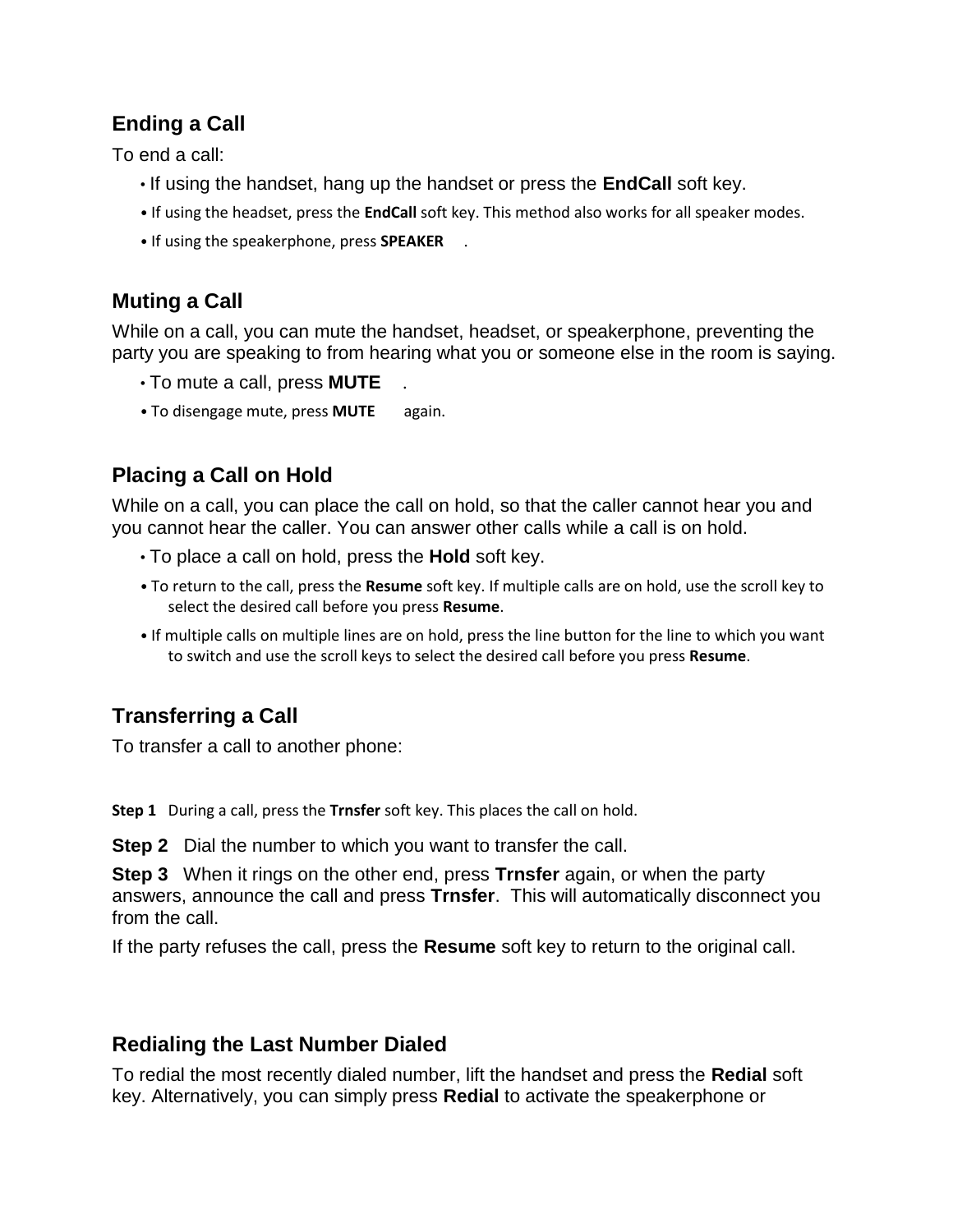headset.

To redial the most recently dialed number from a line other than your primary line, select the desired line button and then press **Redial**.

# **Making Calls from the Directory**

The Cisco IP Phone 7960 maintains a directory of calls you miss, receive, and place. You can use this directory to locate numbers you want to redial. You can also use the campus directory to quickly locate and call co-workers.

### **Viewing or Dialing Missed Calls**

If your phone display indicates you have missed calls, you can use the Missed Calls option on the Directory menu to view call history and call back the missed call.

**Step 1** Press the **directories button**.

**Step 2** Press the **Select** soft key to select **Missed Calls** from the Directory menu.

The call history for missed calls is displayed on the LCD.

**Step 3** If desired, click the **Dial** soft key to speed dial a number from the missed call list. You can also pick up the handset or press the speaker button and the number will be dialed.

**Step 4** Press the **Exit** soft key twice to exit the Directory menu.

#### **Viewing or Dialing Received and Placed Calls**

The Cisco IP Phone 7960 keeps a history of all calls you make and receive, including the caller ID, time, and date of the call. You can use this information to redial a party.

**Step 1** Press the **directories** button.

**Step 2** Use the scroll key to select the desired call history option: Missed Calls, Received Calls, Placed Calls.

**Step 3** Press the **Select** soft key to display the call history list.

**Step 4** If desired, press the **Dial** soft key to speed dial a number from the call history list. You can also pick up the handset or press the speaker button and the number will be dialed.

You might need to use the **EditDial** soft key to add digits to the front of the number. For example, if the call was from an outside, long-distance caller, you might need to add the digits "91" to the front of the number.

**Step 5** When you are finished, press the **Exit** soft key twice to exit the Directory menu.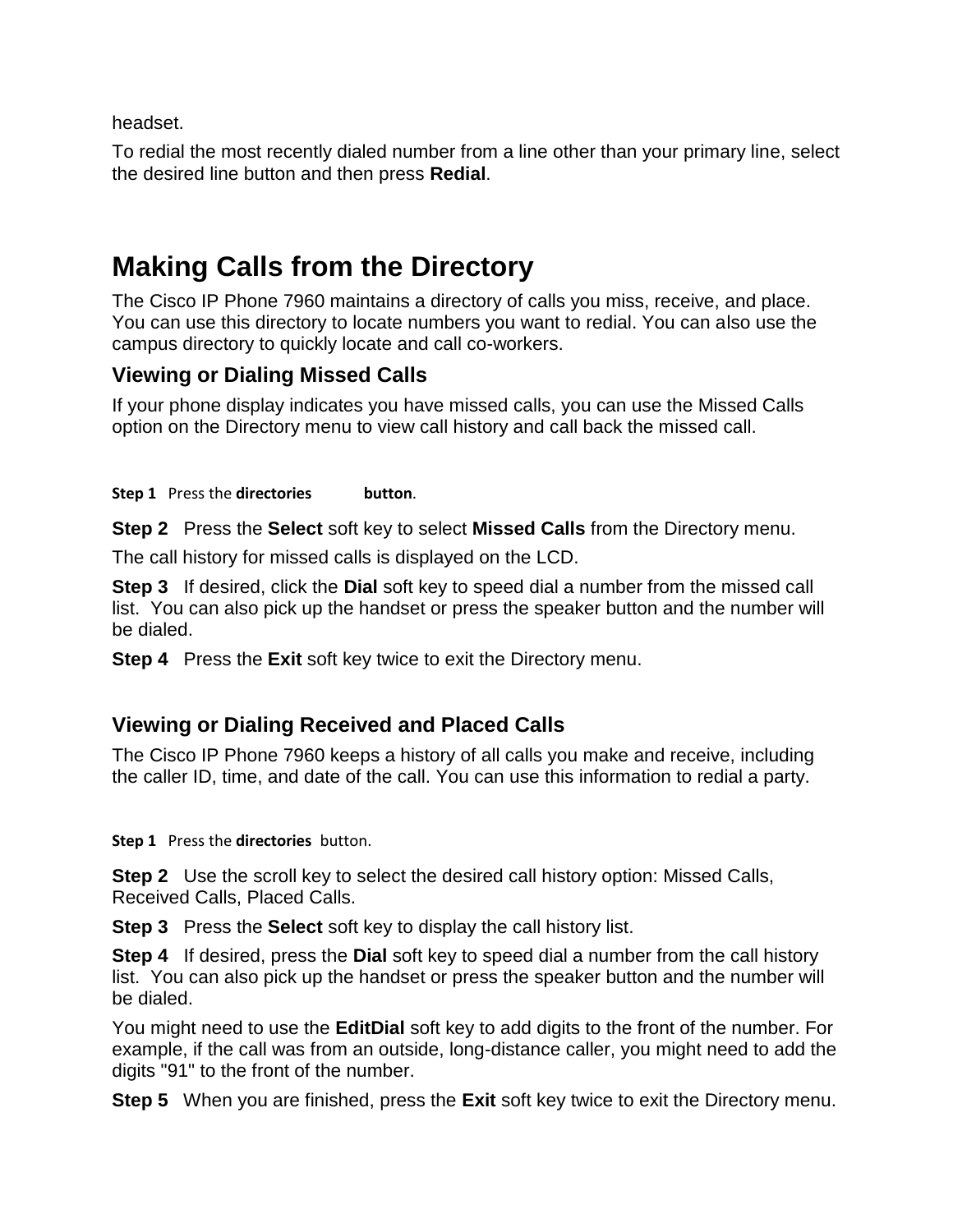#### **Making Calls from the Campus Directory**

The Cisco IP Phone 7960 can access a directory of employee names and phone numbers. You can access the campus directory to quickly find and call a co-worker.

To access the campus directory:

**Step 1** Press the **directories button**.

**Step 2** Use the scroll key to select FC Staff Directory.

**Step 3** Press the **Select** soft key to display the directory search options.

**Step 4** Use the scroll key to select the search option: First Name, Last Name, Number.

**Step 5** Use the numbers corresponding to the letters on the dialing pad to enter a name or number to find in the directory and press the **Search** soft key.

**Step 6** If necessary, scroll until the desired number is highlighted.

**Step 7** If desired, press the **Dial** soft key to speed dial a number from the campus directory.

# **Using Call Forwarding**

The Cisco IP Phone 7960 includes call forwarding, which allows you to redirect calls made to your telephone to another phone. This is useful if you know you will be away from your desk for several days, for example, on a business trip or a vacation.

The Cisco IP Phone 7960 enables you to forward all incoming calls to another number. You can forward all calls to an IP phone or non-IP phone.

To forward calls:

**Step 1** Press the **CFwdAll** soft key. You should hear two beeps.

**Step 2** Enter the number to which you want to forward all your calls. A flashing right arrow appears in the upper-right corner of the LCD, indicating that all calls are being forwarded. The LCD also displays a message with the number to which your calls are being forwarded. If you want to forward your calls to voicemail, press the **CFwdAll** soft key and press the **messages** button.

**Note** Be sure to enter the number with "9+1+area code+number if you are forwarding to an external number (if this option is available to you).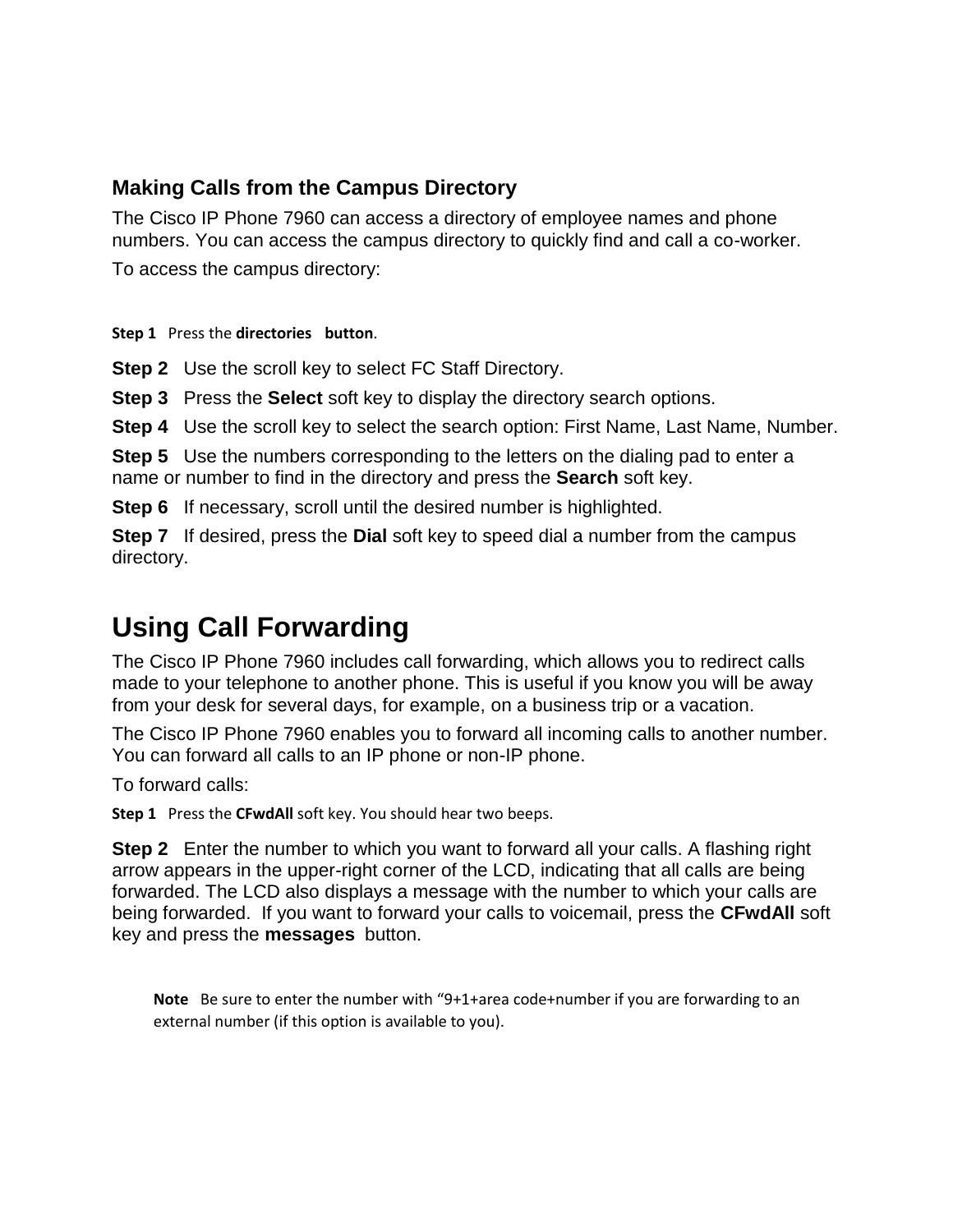To cancel forwarding of all calls, press the **CFwdAll** soft key. You should hear two beeps and see that the flashing arrow no longer displays in the upper-right corner of the LCD, indicating that call forwarding is not active.

# **Unity Voicemail**

Unity is the voicemail package that was selected for the Cisco IP Phone 7960. You may access Unity in the following two ways:

- Internally Press the *messages* button on your phone.
- Externally- Dial 714-992-7750.
- For security reasons, you must change your password as soon as possible.
- Your password must be a minimum of 4 digits.
	- o You **cannot** use:

Digits that are the same, i.e. 66666

Digits that are sequential, i.e. 5678

Digits that are the same as your extension

Digits that spell your name.

• Your ID (if requested by the system) is the same as your extension number.

# **Setting Up Your Voicemail**

#### **Internally**

Step 1 Press the messages button on your phone and follow the voice instructions.

Step 2 Listen to the menu and follow the voice instructions.

#### **Remotely**

Step 1 Dial 714-992-7750.

Step 2 Press the \* (asterisk) button when Unity answers.

Step 3 Enter the ID (your extension number), then press # (pound sign) button.

Step 4 Listen to the menu and follow the voice instructions.

# **Accessing Your Voicemail Internally**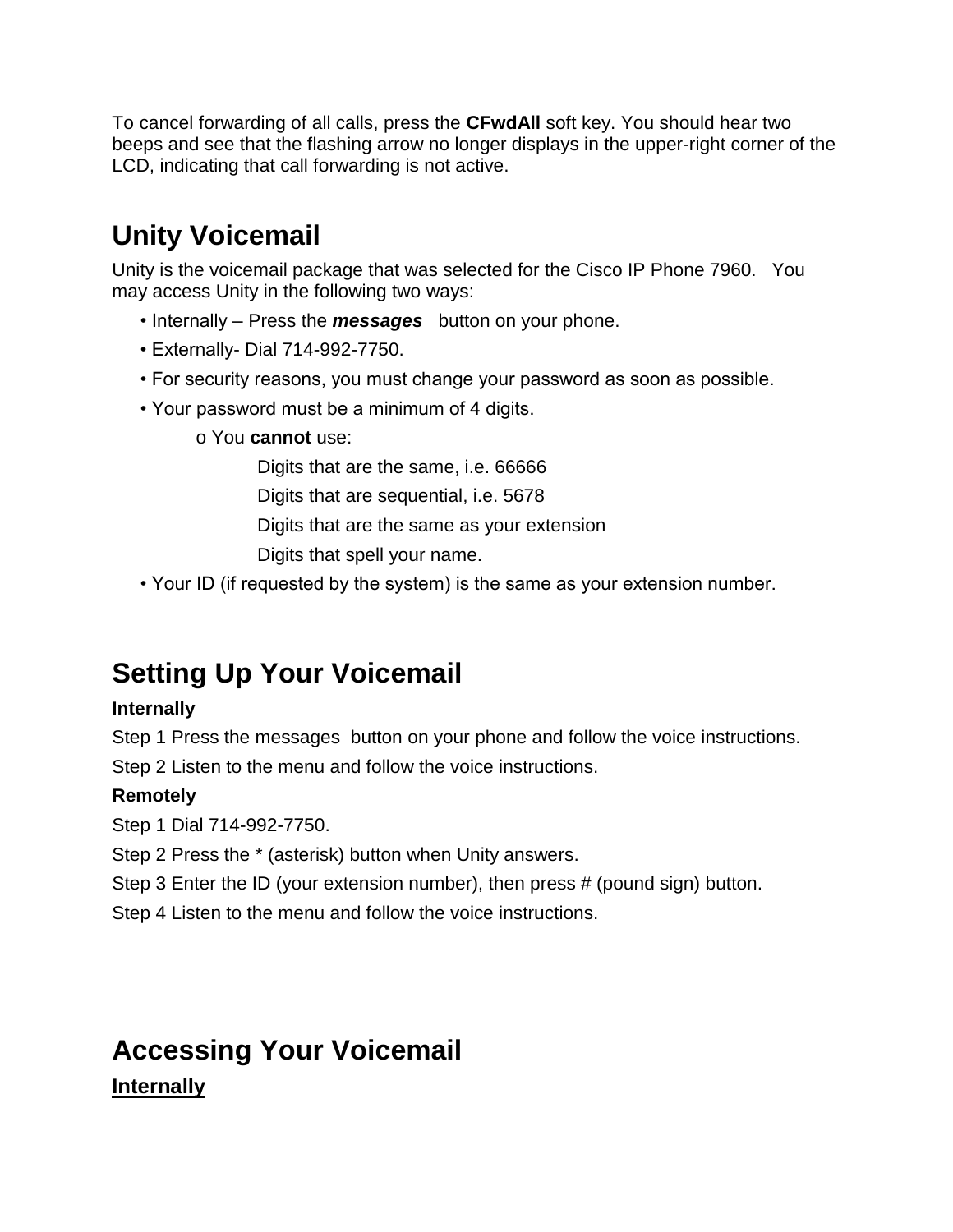**Step 1** Press the messages button on your phone and follow the voice instructions

**Step 2** The red light on your handset lights when you have a voicemail message. The LCD also displays a text message indicating the number of voicemail messages in your inbox.

#### **Remotely**

**Step 1** Dial 714-992-7750.

**Step 2** Press the \* (asterisk) button when Unity answers.

**Step 3** Enter your ID (your extension number) then press # (pound sign) button

**Step 4** Listen to the menu and follow the voice instructions.

# **Record a Greeting**

**Step 1** Log on to Cisco Unity.

**Step 2** Press 4> 1> 1

**Step 3** After Cisco Unity plays your current greeting, press 1 to rerecord it

Or

Press 3 to record a different greeting. Choose the greeting, and then rerecord it.

Use these keys as you record:

| Key | <b>ask</b>      | <b>Key</b> | Task          |
|-----|-----------------|------------|---------------|
|     | Pause or resume |            | End recording |

Use these Keys anytime:

| Key | ʿask              | <b>Key</b> | Task               |
|-----|-------------------|------------|--------------------|
|     | Cancel or back up |            | Skip or move ahead |

# **Check Messages**

**\*** Note: Old messages are not deleted automatically. Delete unwanted messages frequently to save space.

**Step 1** Log on to Cisco Unity.

**Step 2** Press 1 to hear new messages

Or

Press 3 to review old messages.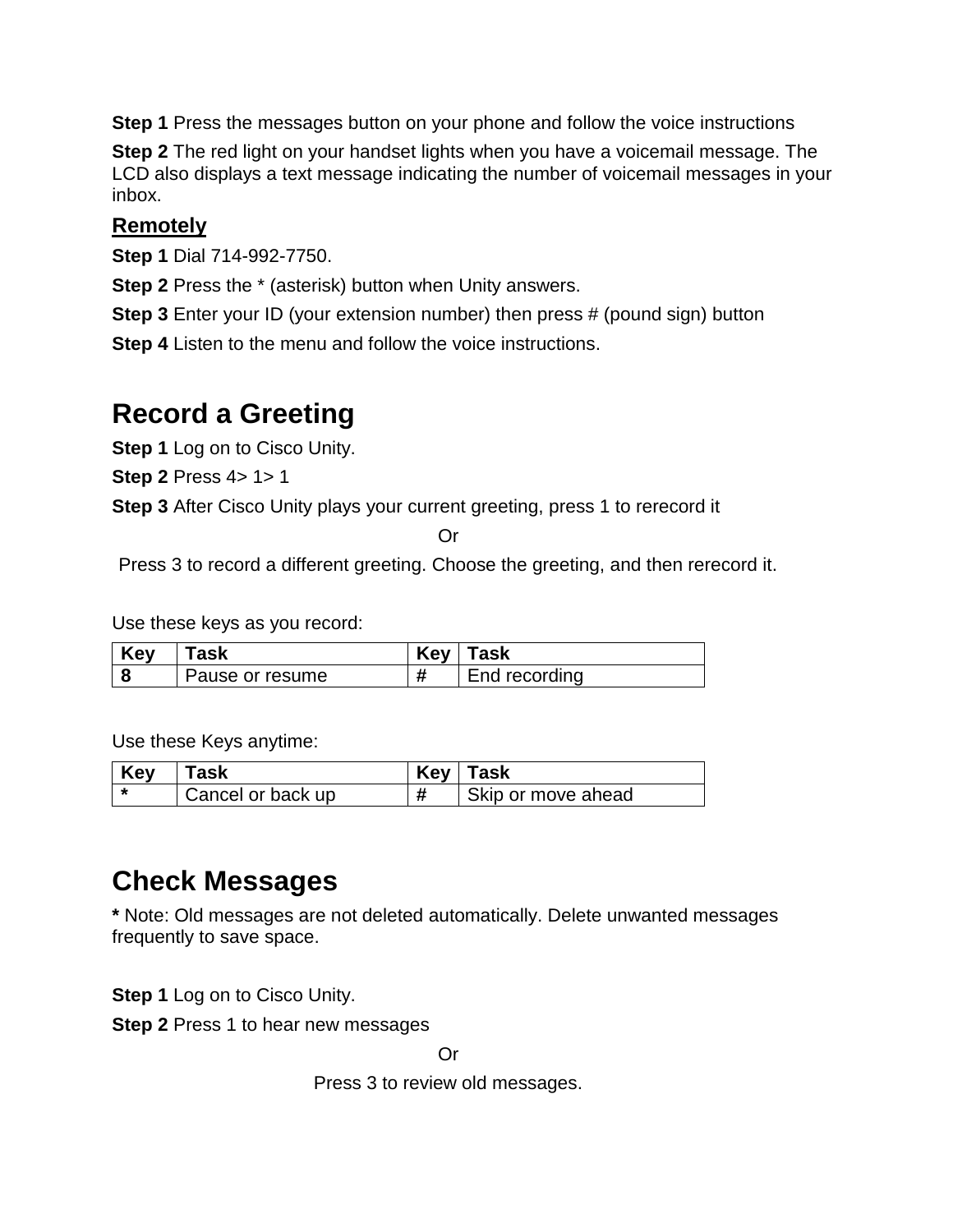**Step 3** Use the following keys to manage your messages and control playback:

| Key         | Task            | Key | Task                |
|-------------|-----------------|-----|---------------------|
|             | Restart message | 6   | Fast playback       |
| $\mathbf 2$ | Save            | 7   | Rewind, small       |
| 3           | <b>Delete</b>   | 8   | Pause or resume     |
| 4           | Slow playback   | 9   | Fast-forward to end |
| 5           | Change volume   |     |                     |

# **Reply to a Message**

You can reply by phone only to messages from other people in the same voicemail system (e.g. from people on the Cisco VoIP System). You cannot reply to messages from people who call in from other locations (Anaheim, Cypress, FC Avaya Users).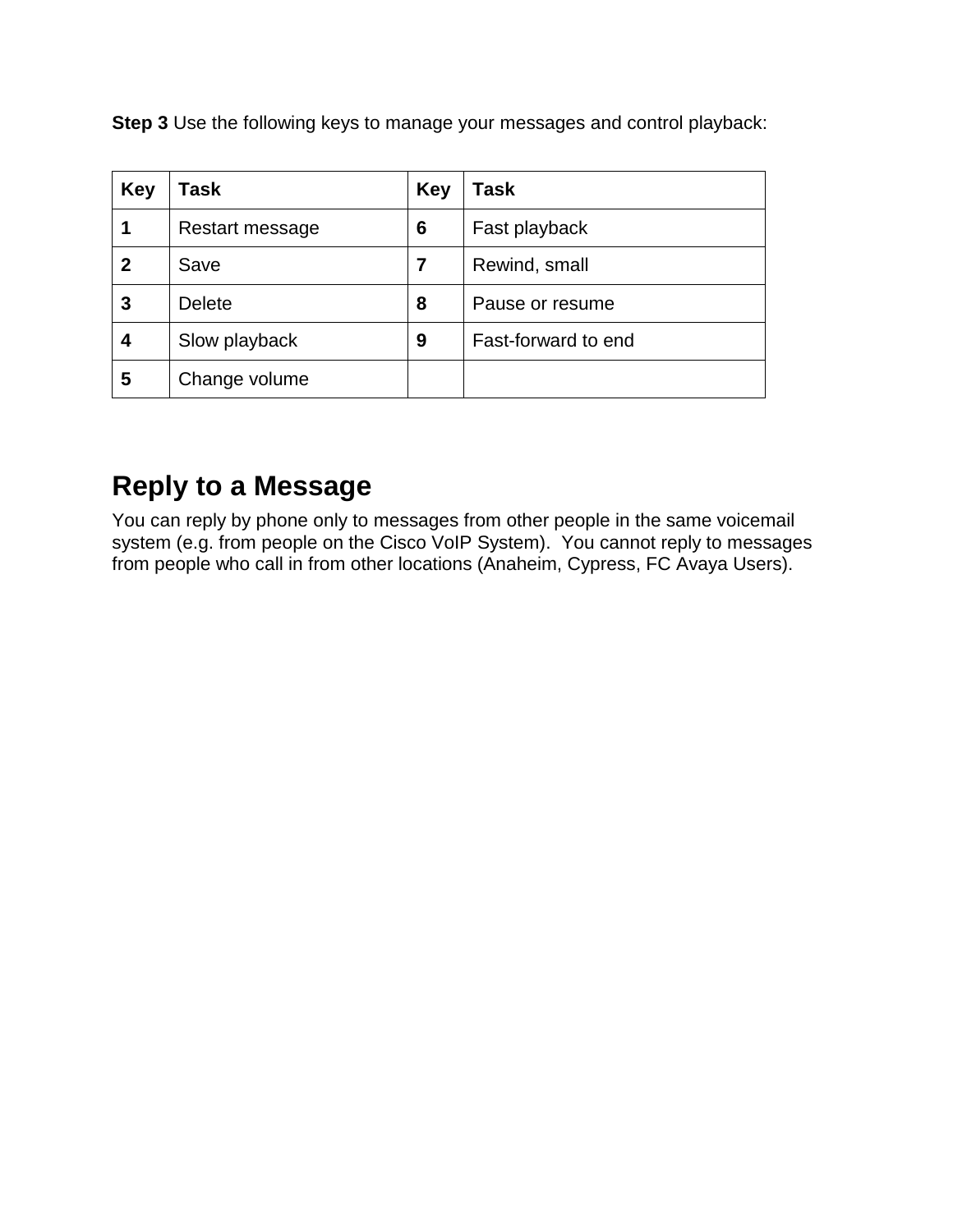- After listening to the message, press 2. Step 1
- Step 2 Record your reply.
- Press **D** to send the reply, Step 3

or

press **T** for message options.

Table 7 **Message Options** 

| Key                     | <b>Option</b>     | Key                     | Option               |
|-------------------------|-------------------|-------------------------|----------------------|
| Ú                       | Change addressing | $\overline{\mathbf{3}}$ | Set special delivery |
| $\overline{\mathbf{z}}$ | Change recording  | $\boldsymbol{4}$        | Review message       |

Follow the Cisco Unity conversation to handle the original message. Step 4

Table 8 Use These Keys as You Record

| Key | `ask            | Key | <b>ask</b>    |  |
|-----|-----------------|-----|---------------|--|
| 8   | Pause or resume | A.  | End recording |  |

Table 9 **Use These Keys Anytime** 

| Key           | Task              | Key | Task               |
|---------------|-------------------|-----|--------------------|
| $\frac{1}{N}$ | Cancel or back up | 【#  | Skip or move ahead |

To reply to people who call in from other locations or systems, use the reply feature in FCNet Outlook email.

# **Forward a Message**

You can forward a message as is, or record an introduction that plays before the forwarded message. When addressing a message, press the " $#$ " key twice  $##$ ) to switch between spelling mode (name of person) and number mode (their extension).

You can forward messages from other people in the same voicemail system. You cannot forward messages from people who call in from other locations or systems (Anaheim, Cypress, FC Avaya users).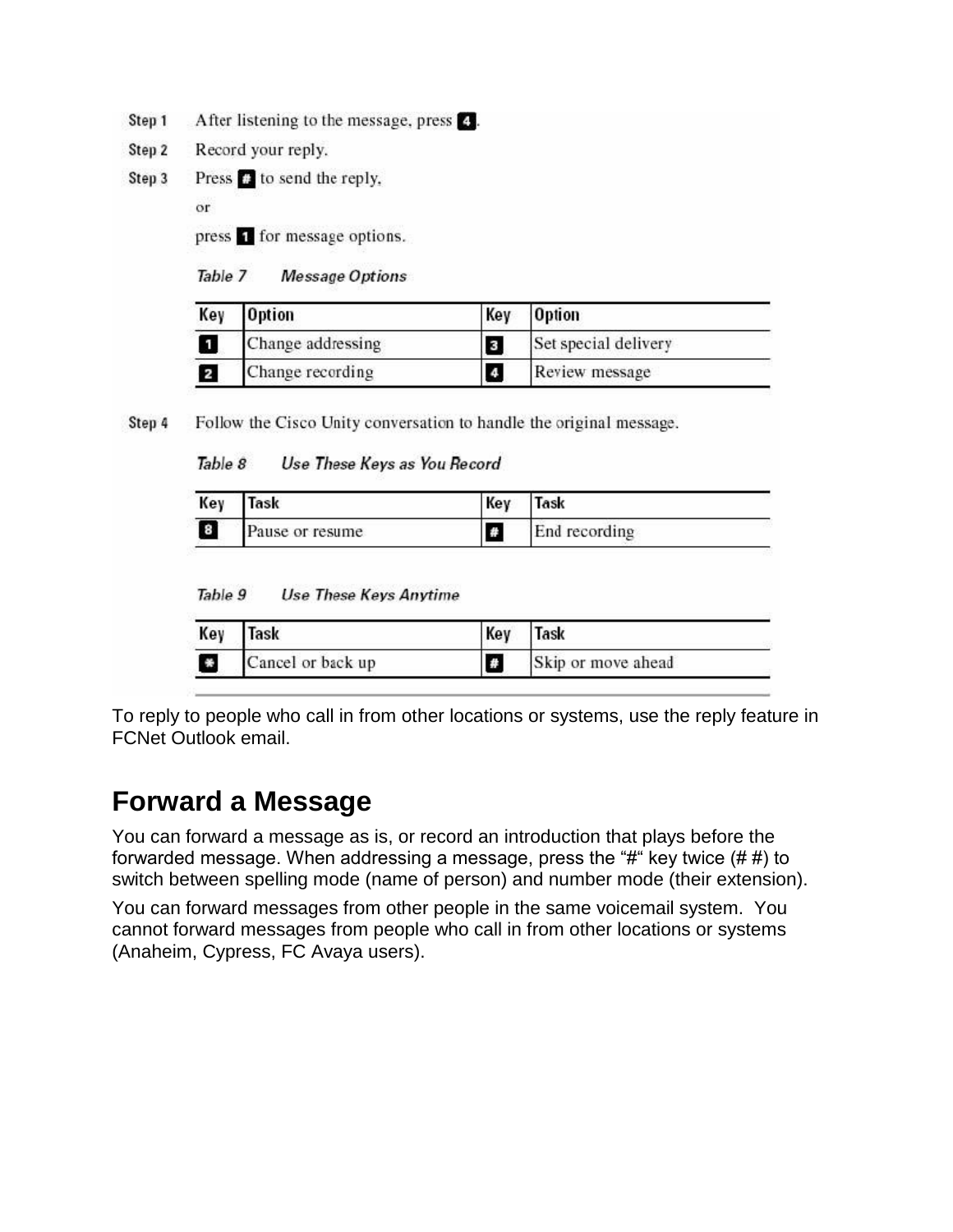- After listening to the message, press 5. Step 1
- Step 2 Follow the Cisco Unity conversation to address the forwarded message. Press the # key twice (##) to switch between spelling mode and number mode.
- Step 3 Press  $\mathbf{\Theta}$  to forward the message as is,

or

press 2 to record an introduction,

or

press **a** for message options.

Press **C**<sup>1</sup> to forward the message as is, Step 4

or

press **T** for message options.

Table 10 **Message Options** 

| Key | <b>Option</b>     | Key              | <b>Option</b>        |
|-----|-------------------|------------------|----------------------|
| П   | Change addressing | 3                | Set special delivery |
| 2   | Change recording  | $\boldsymbol{A}$ | Review message       |

Follow the Cisco Unity conversation to handle the original message. Step 5

To forward messages to people at other locations, or on other voicemail systems, use the forward feature in FCNet Outlook email.

### **Change Your Password**

- Step 1 Log on to Cisco Unity.
- Step 2 Press  $\leq$  >  $\leq$  >  $\leq$  1.
- Step 3 Enter a new password and press  $\theta$ .
- Step 4 Enter the new password again to confirm it and press  $\boldsymbol{\mathsf{B}}$ .

Table 3 **Use These Keys Anytime** 

| Key     | Task              | Key | Task               |  |
|---------|-------------------|-----|--------------------|--|
| $\star$ | Cancel or back up |     | Skip or move ahead |  |

# **Playback Volume of Message**

As you listen to a message by phone, you can adjust the volume of the message. The change does not affect the playback volume of other messages. You cannot adjust recording volume or the playback volume of greetings.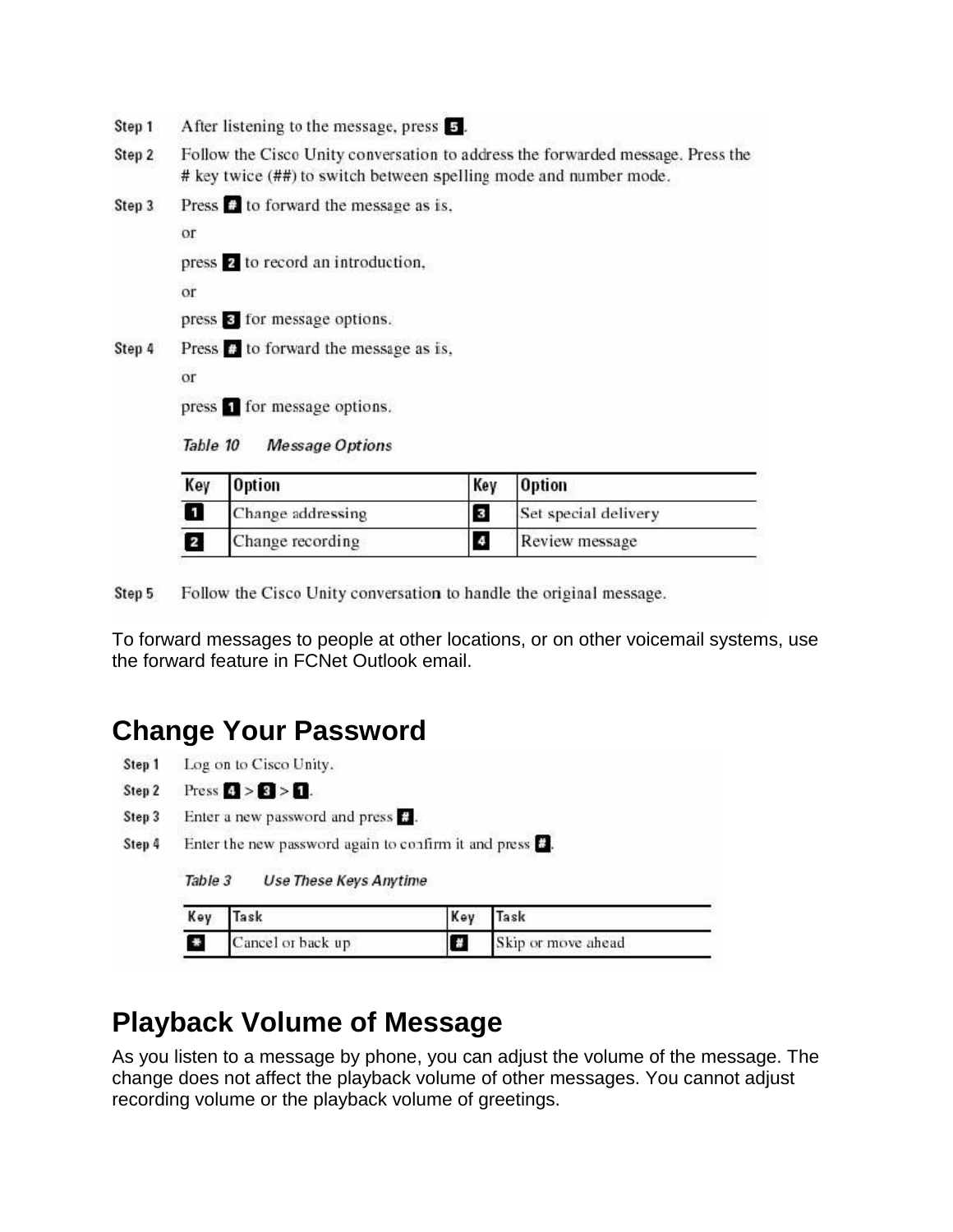While listening to a message, you can toggle among these volume settings:

| Press 5 once Increases the volume.          |
|---------------------------------------------|
| Press 3 again Decreases the volume.         |
| Press 5 again Returns the volume to normal. |

# **Change Your Recorded Name**

|                         | At the tone, record your name,                     |     |               |
|-------------------------|----------------------------------------------------|-----|---------------|
| or                      |                                                    |     |               |
|                         | press <sup>of</sup> to keep the current recording. |     |               |
| Table 1<br>Key          | Use These Keys as You Record<br>Task               | Key | Task          |
|                         |                                                    |     |               |
|                         |                                                    |     |               |
| $\mathbf{8}$<br>Table 2 | Pause or resume<br>Use These Keys Anytime          | £   | End recording |
| Key                     | Task                                               | Key | Task          |

#### **Voice Mail Actions and Options**

While listening to the message you can perform the following functions: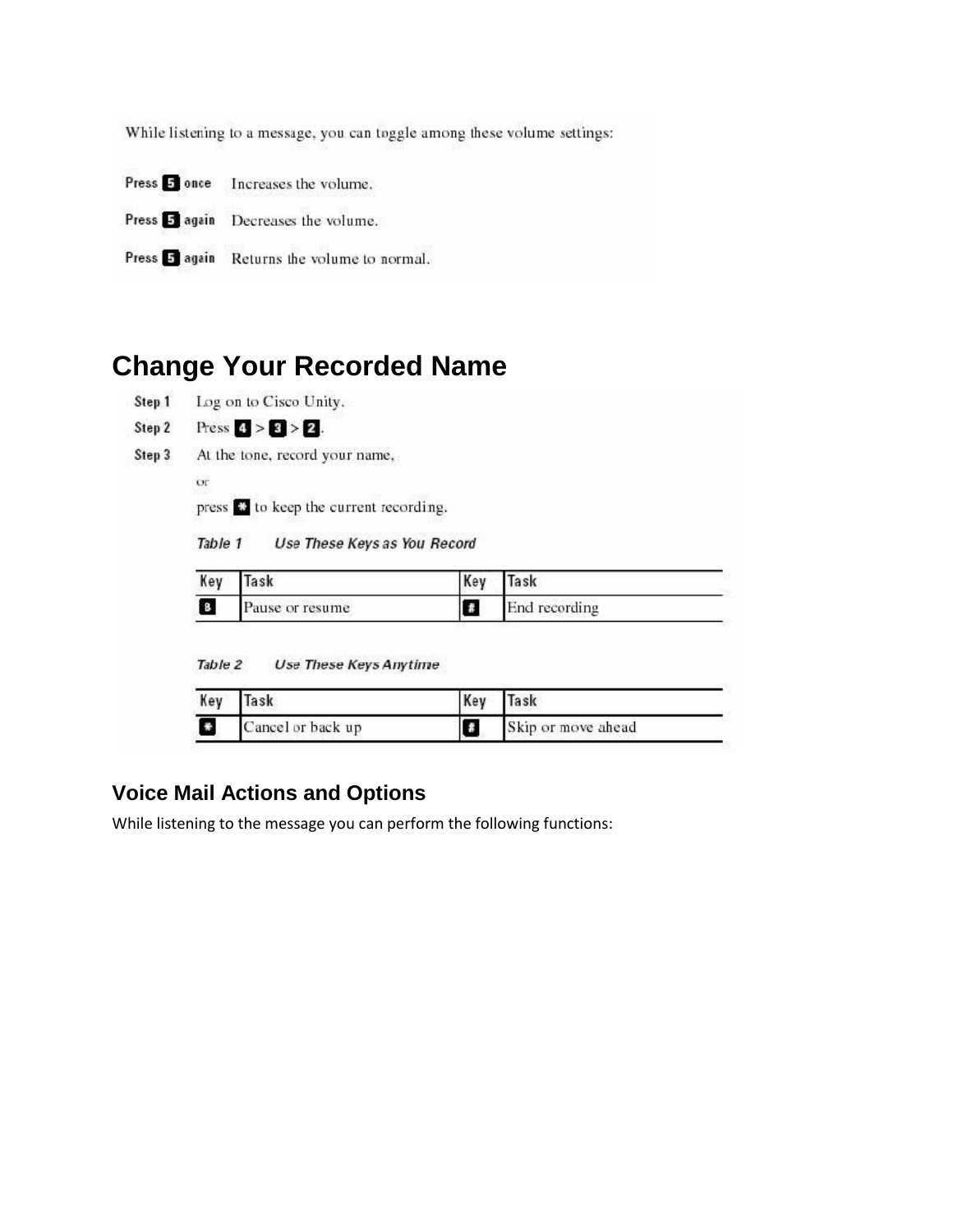| Action                                                                      | Press  |
|-----------------------------------------------------------------------------|--------|
| To repeat the message                                                       |        |
| To save the message                                                         |        |
| To delete the message                                                       |        |
| To reverse                                                                  |        |
| To pause or continue                                                        |        |
| To fast forward                                                             | o      |
| Skip or Move Ahead (also used to skip a greeting when leaving voice<br>mail | #      |
| Cancel Last Action or Back Up                                               | $\ast$ |

After listening to a message you can perform these functions:

| Action                                                                                         | Press |
|------------------------------------------------------------------------------------------------|-------|
| To repeat the message                                                                          |       |
| To save the message                                                                            |       |
| To delete the message                                                                          |       |
| To reply to the message                                                                        |       |
| To forward the message                                                                         |       |
| To mark as new                                                                                 |       |
| For message Summary                                                                            |       |
| To broadcast a group message, use the ActiveAssistant to create a<br>private distribution list |       |

# **Additional Features**

#### **Parking a Call**

The Cisco IP Phone allows you to store or "park" a call at a specified number and then use any other phone in the Cisco CallManager system (for example, a phone in someone else's office or in a conference room) to retrieve the call. Call Park numbers are configured by your system administrator.

**Step 1** During an active call, press the **more** soft key until you see the **Park** tab.

**Step 2** Press **Park**. The display shows the number to which the call is parked.

**Step 3** Make a note of the Call Park number and then hang up. The call is now parked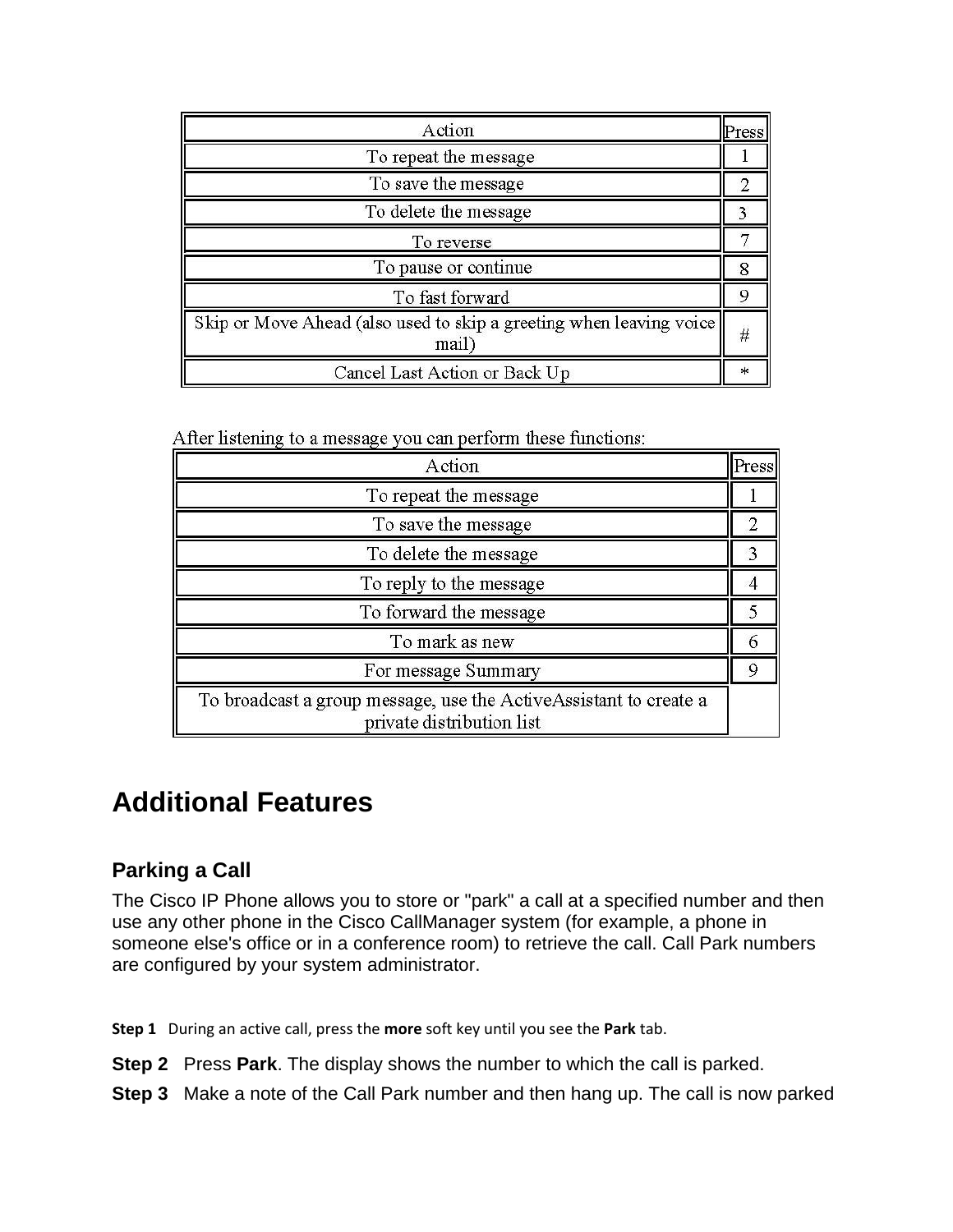at that number, allowing you to retrieve it from another phone.

**Step 4** To retrieve the parked call from any phone in the Cisco CallManager system, dial the Call Park number at which the call was parked.

**Note** You have a limited amount of time to retrieve the parked call before it disconnects.

### **Call Pickup**

The Cisco IP Phone allows you to answer a call that comes in on a telephone extension other than your own. When you hear an incoming call ringing on another phone, you can redirect the call to your phone using the call pickup features.

Call Pickup and GroupPickup are optional features configured by the system administrator and your phone does not support these by default. You will be notified if you are placed in a Pickup group.

There are two types of call pickup available on the Cisco IP Phone:

- Call Pickup pick up incoming calls within your own group. The appropriate call pickup number is dialed automatically when you choose this feature.
- Group Call Pickup pick up incoming calls within your own group or in other groups. You must know and dial the appropriated call pickup group number when using this feature.

#### **Picking up Calls in Your Group**

Call Pickup allows you to pick up incoming calls within your own group. When you activate Call Pickup, it automatically dials the calls group number associated with the line you selected on your phone. If there is a call coming in on another telephone number in that same group, the call immediately begins ringing on your line. If there is more than one incoming call in the pickup group, then you receive the first unanswered call. If there is no unanswered call in the group when you activate Call Pickup, your phone is placed back on hook.

**Step 1** Press the line button and the **more** soft key.

**Step 2** Press the **PickUp** soft key.

**Step 3** Answer the incoming call that is redirected to your phone.

#### **Picking Up Calls Outside Your Group**

Group Call Pickup allows you to pick up incoming calls within your own group or in other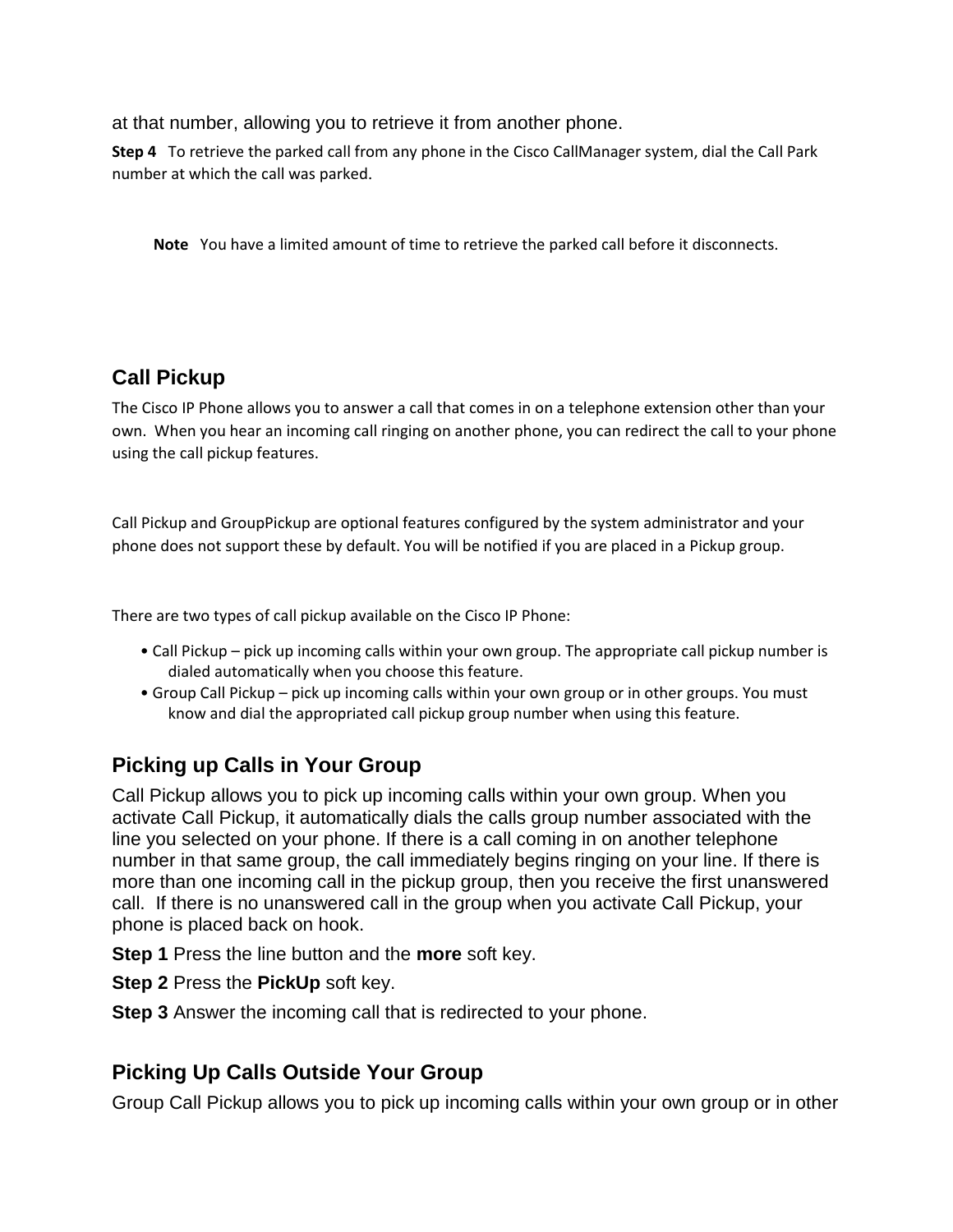groups. You must dial the appropriate call pickup group number when using this feature.

If there is a call coming in on another telephone number in the call pickup group you dialed, that call immediately begins ringing on your line. If there is more than one incoming call in the pickup group, then you receive the first unanswered call. If there is no unanswered call in the group, or if you dial an invalid call pickup group number, you receive a fast busy tone.

**Step 1** Press the line button.

**Step 2** Press **GPickUp** soft key.

**Step 3** Dial the desired call pickup group number.

**Step 4** Answer the incoming call that is redirected to your phone.

**Step 5** To dial a different call pickup group number, hang up and begin again.

### **Conference Calls**

The Cisco IP Phone supports conference calls, enabling you to conference with seven (7) calling parties.

#### **Placing a Conference Call**

- To turn a call into a conference call:
- During a call, press the **more** soft key and then the **Confrn** soft key. This will automatically select a new line and place the other party on hold.
- Place a call to another number.
- When the call connects, press **Confrn** again to add this party to the conference call.

You can repeat these steps to add parties to the conference call.

### **Conference Call Tips**

- • To end a conference call, all but one party must hang up.
- Once the conference call initiator disconnects, no additional parties can be added.
- To place a conference call on hold, press the Hold soft key. The other parties can talk among themselves but they cannot hear you.
- Keep in mind when you put a call on hold, a beeping tone automatically generates every few seconds. To avoid disrupting the other callers, consider muting the call instead. To mute the call, press the MUTE button.
- To place a conference call on speakerphone, press SPEAKER . Press MUTE to mute the speakerphone. The conference parties cannot hear you but you can hear them.
- If you are using the Cisco CallManager version of the phone, press the Trnsfer soft key to transfer a conference call to another person. Dial the number to which you want to transfer the call and then press Trnsfer again. All parties will be transferred.

#### **Meet Me Conferences**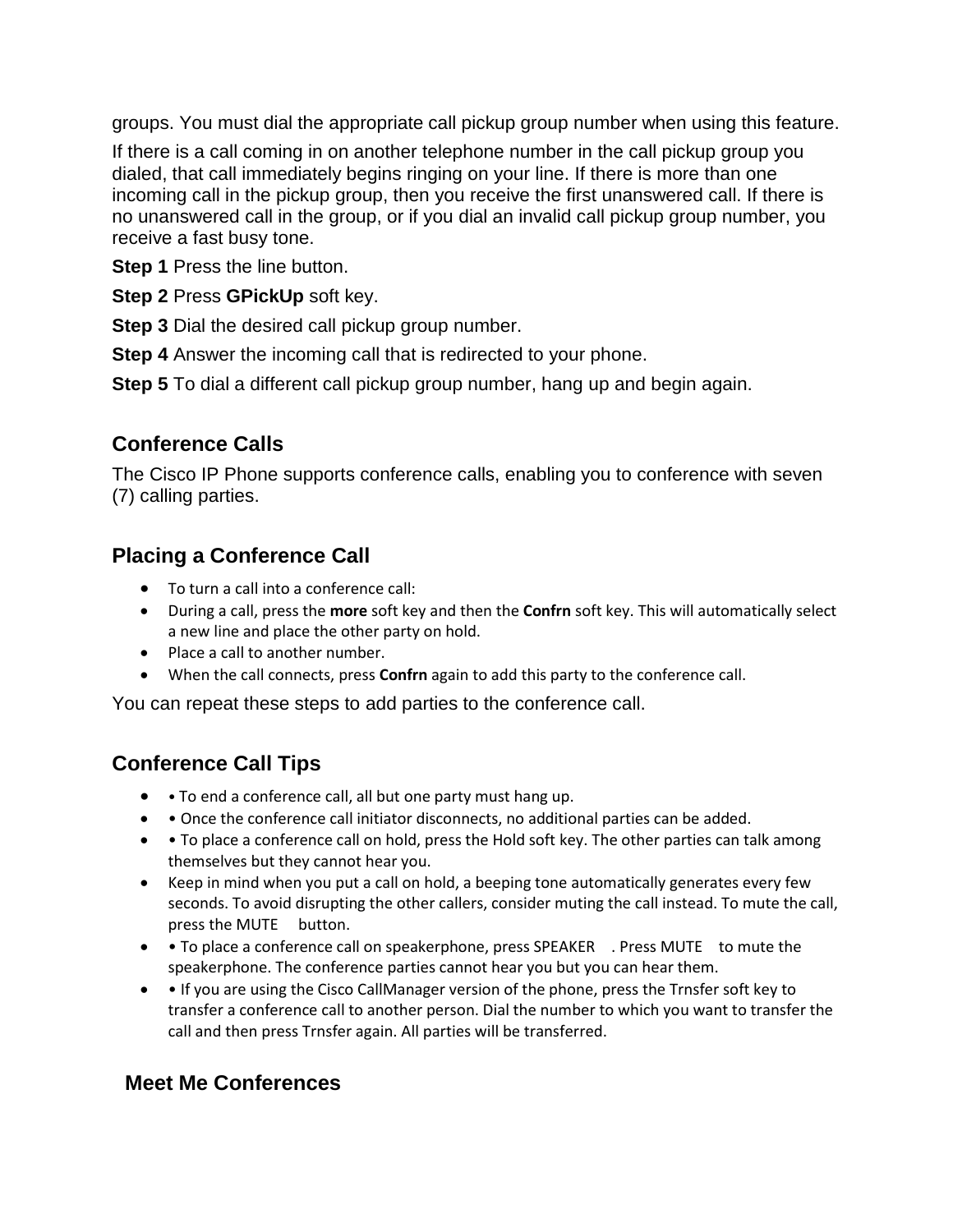- Submit a Service Request for a meet me conference number.
- Share the number with all of the conference members.
- To initiate the conference lift the handset and press the **more** soft key. Press the **MeetMe** soft key and enter the number you were provided.
- The members will be able to connect using the number you provided to them. You will hear a beep as each participant enters the conference. Only the conference initiator is required to press the Meet me soft key.

### **Call Back**

Notifies you that a previously dialed on-campus number (with a busy tone) is now available.

- When you receive a busy tone, press the **CallBack** soft key.
- The phone will indicate that Call Back has been initiated against the extension just called. You are now free to make any other call.
- Once the far end goes idle your set will play a special ring tone to let you know that the extension has become available, and a new **Dial** soft key will be displayed. Press it and it will redial the original number for you.

#### **Using the Intercom**

To place a call to someone in your intercom group, press the intercom button and dial the last four digits of the person you wish to reach.

#### **Accessing Online Help**

Press the **?** button, then press any key to display help for that key.

#### **Quick Tips**

| <b>To Call:</b> | ∥ Press:               |
|-----------------|------------------------|
| ∥ Local         | 9+7-digit phone number |
| Internal        | 5-digit extension      |

#### **Unity Voice Mail System Access**

| <b>External:</b>               | Internal:                               |
|--------------------------------|-----------------------------------------|
| Dial (714) 992-7750            | Press the <b>Messages</b> button on the |
|                                | phone.                                  |
| Press * when Unity answers     | Enter password                          |
| $\vert$ ID = 5-digit extension |                                         |
| Enter password                 |                                         |

While listening to the message you can perform the following functions: